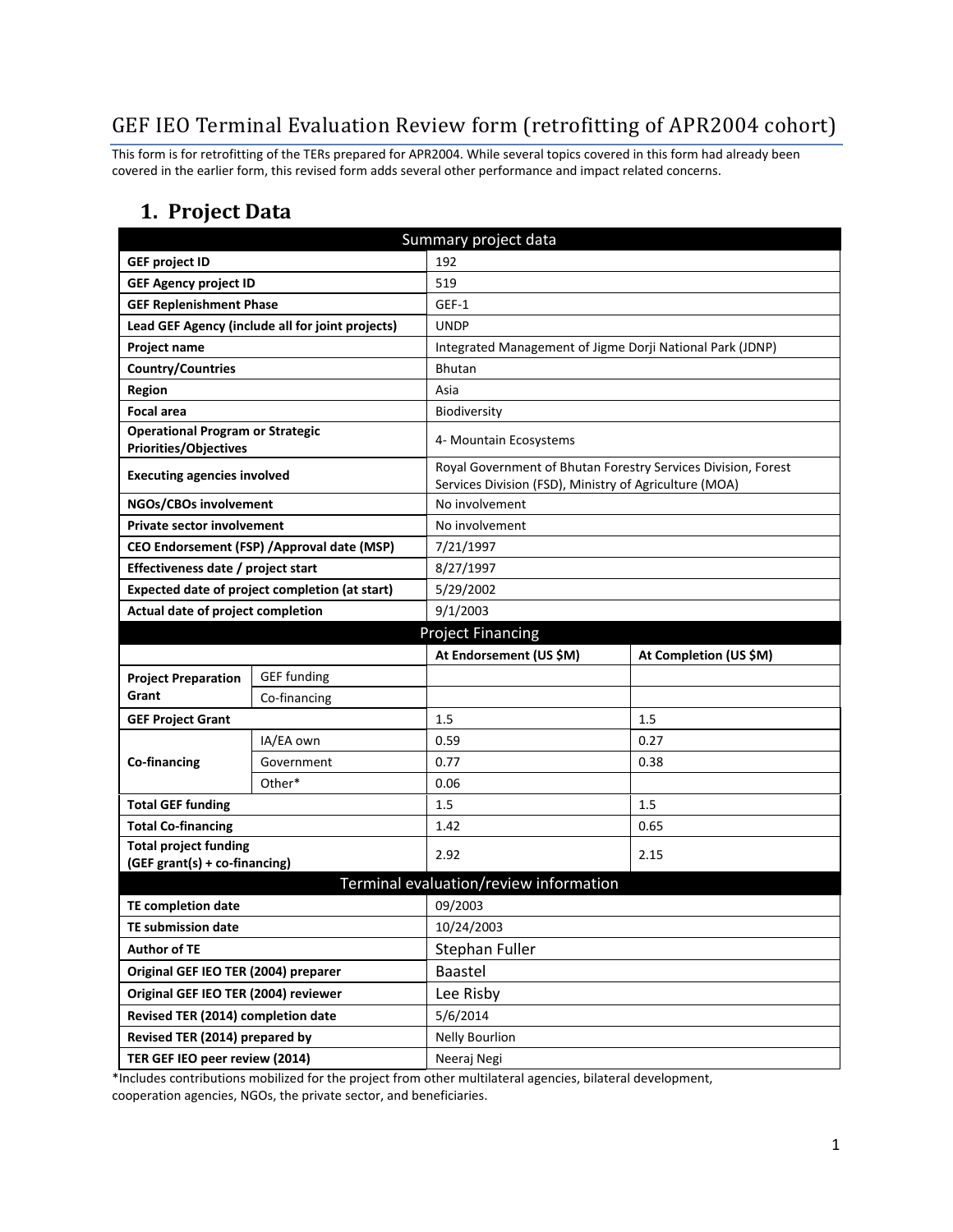#### 2. Summary of Project Ratings

| <b>Criteria</b>                                  | <b>Final PIR</b> | <b>IA Terminal</b><br><b>Evaluation</b> | <b>IA Evaluation</b><br><b>Office Review</b> | <b>GEF EO Review</b> |
|--------------------------------------------------|------------------|-----------------------------------------|----------------------------------------------|----------------------|
| <b>Project Outcomes</b>                          |                  | N/A                                     | N/A                                          | MS                   |
| <b>Sustainability of Outcomes</b>                |                  | <b>MU</b>                               | N/A                                          | ML                   |
| <b>M&amp;E Design</b>                            | N/A              | N/A                                     | N/A                                          |                      |
| <b>M&amp;E</b> Implementation                    |                  | N/A                                     | N/A                                          | MS                   |
| <b>Quality of Implementation</b>                 | HS               | HS                                      | N/A                                          | HS                   |
| <b>Quality of Execution</b>                      | HS               |                                         | N/A                                          | MS                   |
| <b>Quality of the Terminal Evaluation Report</b> |                  |                                         | N/A                                          | MS                   |

## **3. Project Objectives**

### 3.1 Global Environmental Objectives of the project:

The global environmental objective of this project, as described in the project document, is the in-situ conservation of the globally significant biodiversity of Jigme Dorji National Park. The benefits are to include the conservation of a prime sample of the Eastern Himalaya ecoregion (one of the world's biodiversity "hotspots") and much of its attendant biodiversity.

### 3.2 Development Objectives of the project:

The development objective of this project is to ensure that the livelihoods of local communities are enhanced through proper management and sustainable utilization of the natural resources existing in the Park area. The project's specific objectives are to: 1) fully establish Jigme Dorji Park as an operational protected area by instituting a participatory management program and bolstering the infrastructure of the Park and the Park staff's management capacity; and 2) strengthen the Park by catalyzing a process with the citizens of Jigme Dorji National Park to develop and implement sustainable economic activities based on an integrated conservation and development approach.

3.3 Were there any **changes** in the Global Environmental Objectives, Development Objectives, or other activities during implementation?

There has been no change to the global environmental objective during project implementation. However, minor changes were made in the development objectives during project implementation. The mid-term review resulted in some adjustments to the original design, including development of a log frame, and the project was extended for an additional year to allow some of the funds from Component 2 to be used for the successful element of Component 1. The terminal evaluation states that when the Project Advisory Group noticed that some of the objectives could not be achieved given the amount of resources and time left, the funds were reallocated to priority areas needing additional budget support. However, there are no clear indications in the TE as to which particular objectives have been officially changed/dropped, but there was significant under spending in some areas, particularly in terms of the implementation of sustainable economic activities deemed too ambitious.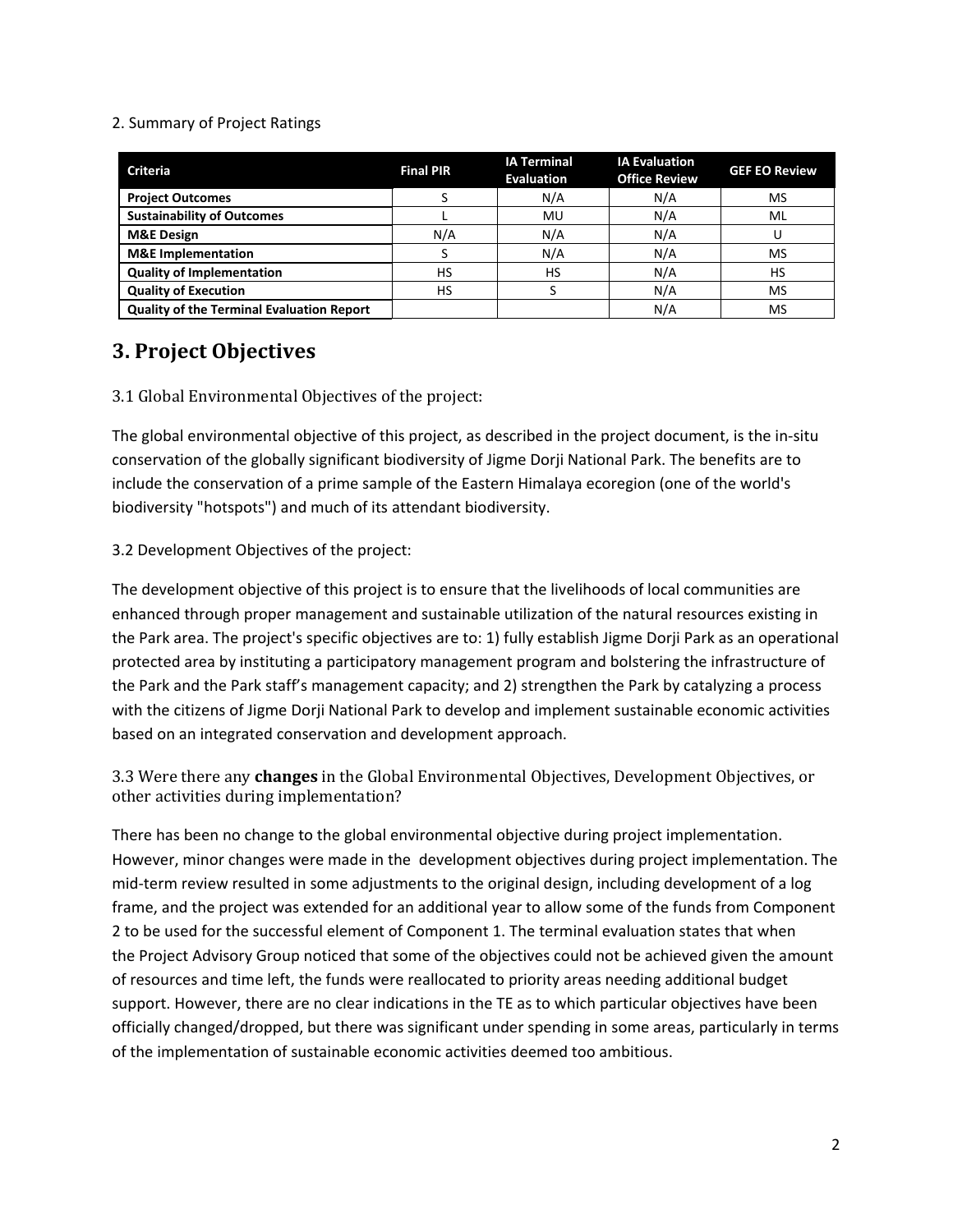## **4. GEF EO assessment of Outcomes and Sustainability**

Please refer to the GEF Terminal Evaluation Review Guidelines for detail on the criteria for ratings.

Relevance can receive either a Satisfactory or Unsatisfactory rating. For Effectiveness and Cost efficiency, a six point rating scale is used (Highly Satisfactory to Highly Unsatisfactory), or Unable to Assess. Sustainability ratings are assessed on a four-point scale: Likely=no or negligible risk; Moderately Likely=low risk; Moderately Unlikely=substantial risks; Unlikely=high risk. In assessing a Sustainability rating please note if, and to what degree, sustainability of project outcomes is threatened by financial, sociopolitical, institutional/governance, or environmental factors.

Please justify ratings in the space below each box.

| 4.1 Relevance | <b>Rating: Satisfactory</b> |
|---------------|-----------------------------|
|---------------|-----------------------------|

This project aligned well with the GEF priorities for bio-diversity conservation. It was approved within the framework of the operational program on mountain ecosystems (OP-4). The project also responds to UNDP's priorities in Bhutan, which focus on sustainable livelihoods, governance, and environmental conservation. According to the terminal evaluation, the Royal Government developed its own strategies for the protected areas within the context of the Convention on Biological Diversity and the Biodiversity Action Plan II (2002) that stress the need to improve the management of protected areas. The Royal Government adopted a concept of integrated conservation and development in the park. Accordingly, community development plans were developed within the Park in line with the RGOB's overall decentralization policies and strategies to achieve balanced development.

| <b>4.2 Effectiveness</b> | Rating: Moderately Satisfactory |
|--------------------------|---------------------------------|
|                          |                                 |

The effectiveness of the project is rated Moderately satisfactory because Component 1 was successfully implemented, while Component 2 was less successful.

The project contributed to establishing and extending protected areas and improve their management. Component 1 of the project contributed to the establishment of a well-functioning national park. The TE mentions that the project has demonstrated significant benefits to the target human populations within the protected areas. The trail construction activity in particular has dramatically improved the quality of human life and reduced the human population stress on the natural environment. Additional projects such as the construction of livestock, forestry and agricultural extension activities, and the construction of community schools have contributed additional benefits.

Although the project directly reduced the human population stress on the natural environment, the project did not contribute to conserve and ensure sustainable use of biological resources in the production environment as originally planned. Additionally, stakeholder participation has been fair and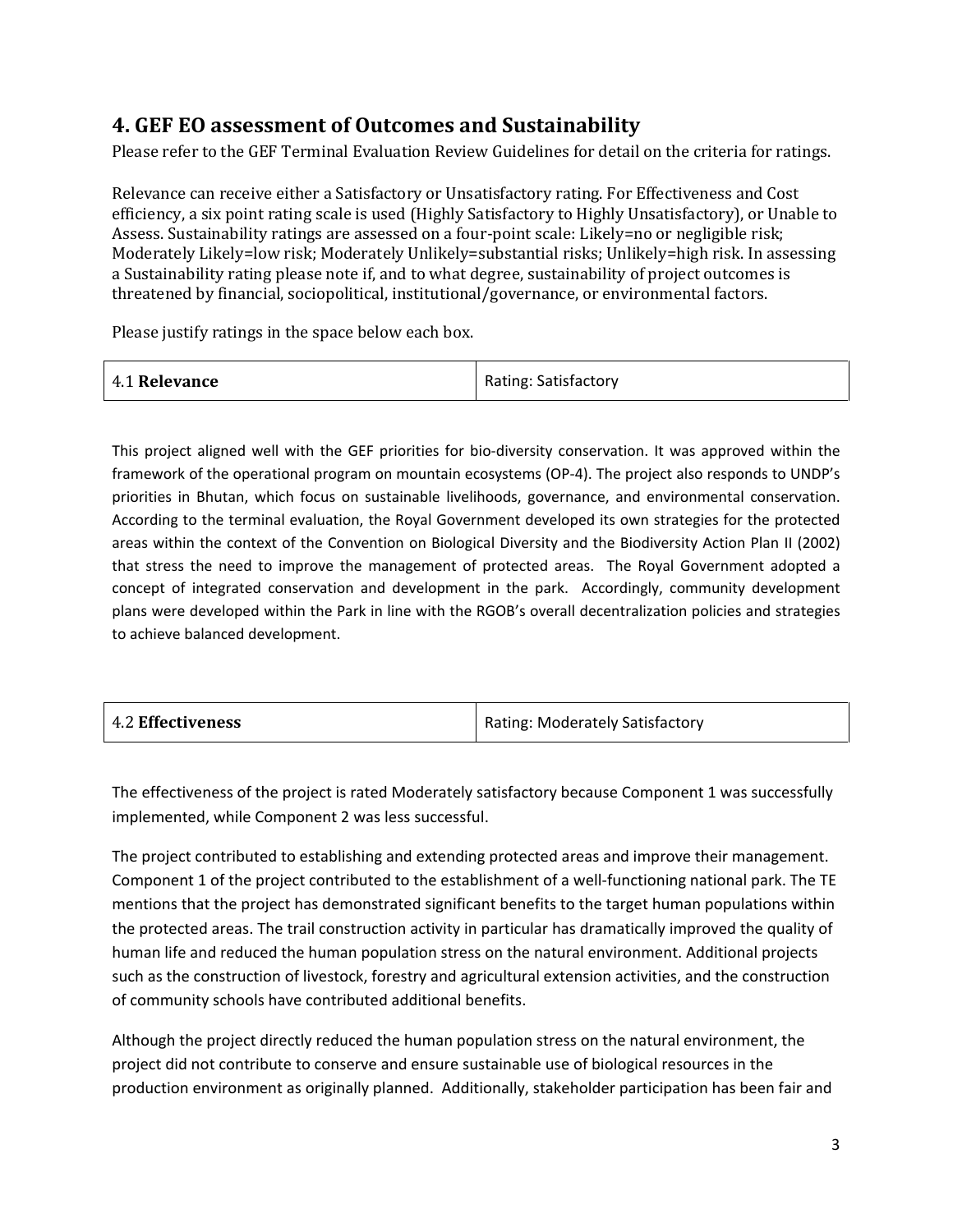holds considerable potential for greater public participation in conservation activities. However, there is a perception that the slow pace of activities could cause some frustration at the Geog Yargay Tshogchung level and weaken the enabling environment.

Moreover, the extent of rugged field conditions and logistical difficulties in the eastern Himalayas was not fully anticipated during the GEF project design phase. The short field seasons, the need to divert staff to anti-poaching patrols and the involvement of the staff in infrastructure projects also contributed to delays in some aspects of Component 2.

In short, staffing limitations, the operational workload and expertise limitations have constrained the undertaking of many activities: fewer staff members than originally planned have been hired, demarcation of the internal park zoning system could not be achieved, tourism management plans were not fully developed, baseline natural resources and land use information collection and analysis systems have not being realized, activities to empower local communities to develop and implement alternative income-generating activities could not be implemented. In addition, activities promoting the use of sustainable herding and natural resources could not all be implemented due to political sensitivity.

| 4.3 Efficiency | <b>Rating: Satisfactory</b> |
|----------------|-----------------------------|
|----------------|-----------------------------|

The efficiency of this project is rated Satisfactory.

.

All informants indicated that the strong relationship among a relatively small group of actors during the implementation of the project ensured expediency and efficiency during implementation. There was some delay in constructing and establishing the Park Headquarters and transferring the staff into a fully operational office. There have been resultant problems in communications among UNDP, NCD and JNDP due to the fact there are still no phone lines to Damji. But, according to the TE, with the completion of the road within 1 or 2 years and the VHS phone lines installed and operational by end of this year, then this issue will have been substantially resolved.

On the other hand, the TE explains that the GEF definition of cost-effectiveness suggests that a comparison to benchmark project performance should be made between the JDNP project approach and either of a similar project in another country, or an alternative approach with the same objectives within Bhutan. However, none of these comparisons could be made at the time of TE. The baseline information on the species that may be considered as the principal indicators of the maintenance of global biodiversity is not available, and therefore a quantitative calculation is impossible. On the long term, with additional research, the assessment on species status and population dynamics could be possible. According to the TE, "the vast area, remoteness and limited human intervention in JDNP ensure that there is adequate time to undertake the longitudinal research necessary to assess the incremental benefit to global biodiversity" (pg.17).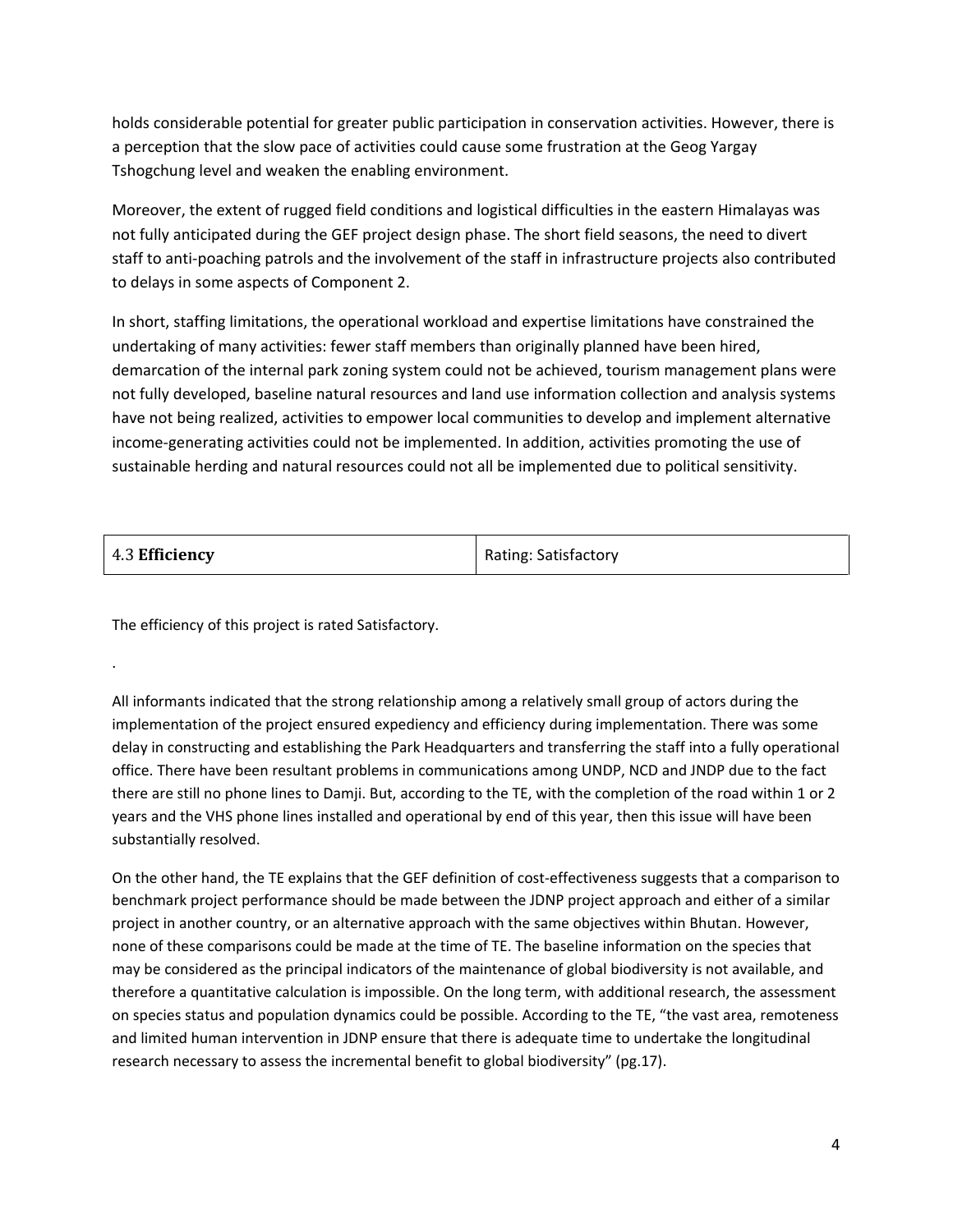| Rating: Moderately Likely |
|---------------------------|
|                           |

According to the TE, full project financial and resource sustainability has not been achieved during the first six years of management planning and implementation at JDNP. Projects such as the preparation and implementation of the next Five Year Management Plan require outside project assistance. Continuing capital costs will be also borne by this project and possibly from the Bhutan Trust Fund and other donors. Specialized research activities related to wildlife population status and dynamics as well as human use of grasslands will also require additional external support and partnerships.

In terms of ecological sustainability, monitoring of anti-poaching especially on cordyceps has been weak. Although poaching activities in the Park has reduced with monitoring from JDNP, it has remained ineffective due to thinly spread Park guards. A further significant difficulty at the moment is lack of data on cordyceps. Not much is known about the life cycle and its regeneration process. People have to be made aware of the sustainability issue and that by adopting certain techniques be able to harvest year after year.

On the other hand, the socio political sustainability is strong. The Royal Government of Bhutan has taken full ownership of the JDNP project. First, it was nationally executed through the NCD. Second, the RGoB continues to pay all its staff salaries, allowances and other recurrent expenditures, although the GEF and the UNDP country program (TRAC) provided the capital investment. Also, JDNP's integrated conservation program is participatory, as park residents contributed to its conservation and development plans (ICDP). As a result, there is already a sense of responsibility and ownership with regard to conservation and development activities, which might have a positive impact on project sustainability.

Finally, JDNP's good relations with key organizations have proved to be a considerable advantage. The cooperation received was excellent and as a result, the project was able to achieve much. These relations could contribute to the sustainability of the project outcomes by raising awareness and interest within various organizations that might result in long-term commitments and collaboration.

Overall, Bhutan's experience in this park development model (IUCN Category V) proves that both people and the park can exist harmoniously. The needs of local inhabitants are being met through the relatively benign development of minimal infrastructures such as mule tracks, bridges, power, etc. Although these services have to be supported by external donor agencies, the potential exists within the park to meet its own needs in the longer term.

## **5. Processes and factors affecting attainment of project outcomes**

5.1 Co-financing. To what extent was the reported co-financing essential to the achievement of GEF objectives? If there was a difference in the level of expected co-financing and actual co-financing, then what were the reasons for it? Did the extent of materialization of co-financing affect project's outcomes and/or sustainability? If so, in what ways and through what causal linkages?

With US \$1.5 million commitment from GEF and another US \$0.270 million from UNDP country programme (TRAC fund), the project became operational. RGOB contribution was in kind which amounted to US \$0.380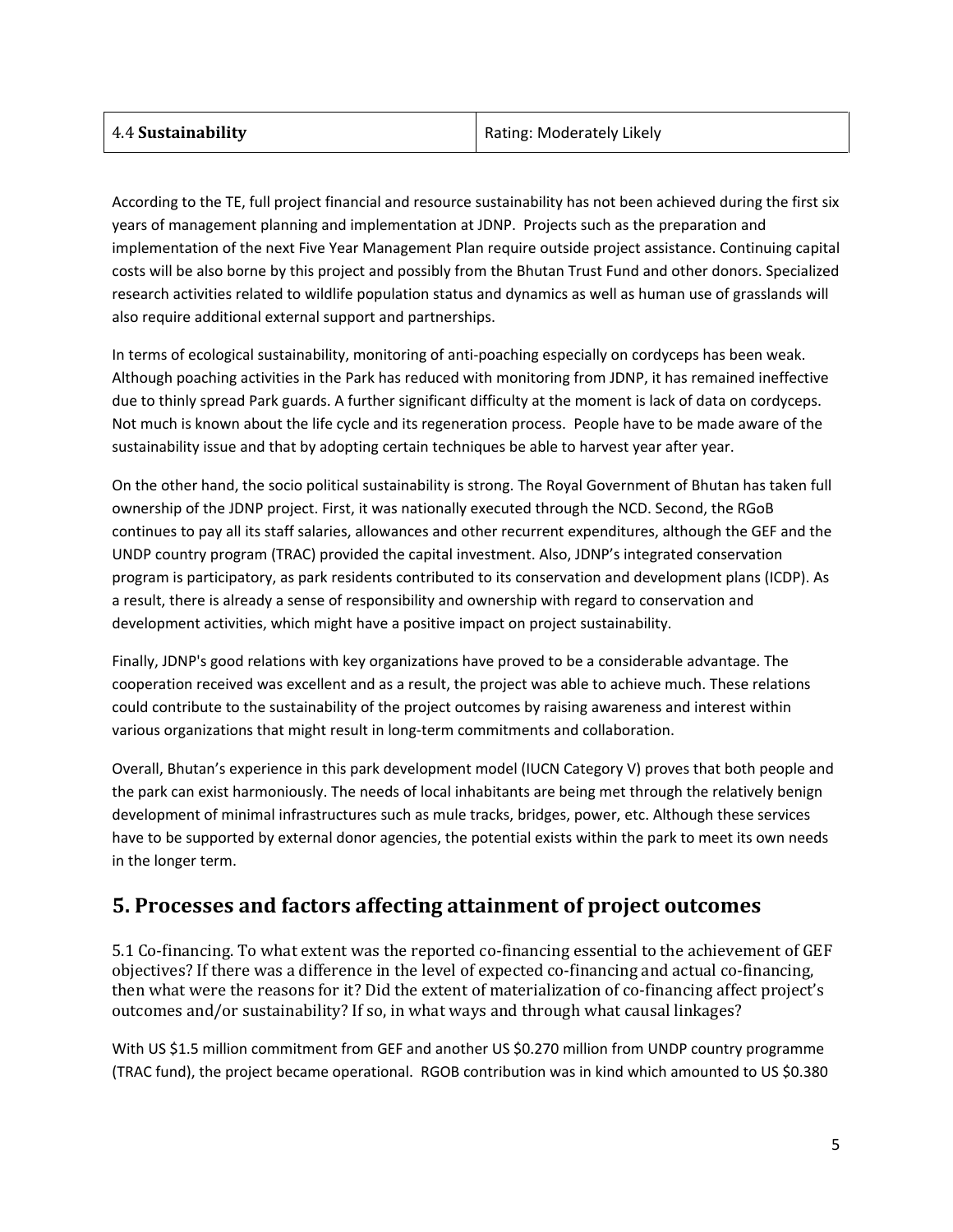million to cover cost of local staff salaries and other recurrent maintenance costs. The GEF primarily supported activities under Component 1, UNDP TRAC covered funds required under Component 2.

There is no explanation provided in the TE and in the PIRs to explain why the actual cofinancing was lower than expected.

5.2 Project extensions and/or delays. If there were delays in project implementation and completion, then what were the reasons for it? Did the delay affect the project's outcomes and/or sustainability? If so, in what ways and through what causal linkages?

The mid-term review resulted in some adjustments to the original design including incorporation of a log-frame, and the project was extended for an additional year to allow some of the funds from Component 2 (Develop and implement sustainable economic activities based on an integrated conservation and development approach in JDNP) to be used for the successful elements of Component 1 (Fully develop and implement JDNP as an operational entity.

The rugged field conditions and logistical difficulties in the eastern Himalayas were not fully addressed during the GEF Project design phase. The short field seasons, the need to divert staff to anti-poaching patrols and the involvement of the staff in infrastructure projects also contributed to the delays in some aspects of Component 2.

5.3 Country ownership. Assess the extent to which country ownership has affected project outcomes and sustainability? Describe the ways in which it affected outcomes and sustainability, highlighting the causal links:

According to the TE, the commitment of the Royal Government of Bhutan to biodiversity conservation is of the highest order. It is not merely a "paper park" commitment – it exists on the ground throughout the country and it is being implemented by committed staff throughout the protected areas system. The Royal Government of Bhutan has its full ownership of the JDNP project. First it has been nationally executed through the NCD with its Park Headquarter based in Damji. Secondly, the RGOB continues to pay all its staff salaries, allowances and other recurrent expenditures although the GEF and the UNDP country programme (TRAC) provided for the capital investment.

JDNP's integrated conservation programme is participatory where park residents contributed to its conservation and development plans (ICDP). Therefore, there is already a sense of responsibility and ownership over the conservation and developmental activities.

### **6. Assessment of project's Monitoring and Evaluation system**

Ratings are assessed on a six point scale: Highly Satisfactory=no shortcomings in this M&E component; Satisfactory=minor shortcomings in this M&E component; Moderately Satisfactory=moderate shortcomings in this M&E component; Moderately Unsatisfactory=significant shortcomings in this M&E component; Unsatisfactory=major shortcomings in this M&E component; Highly Unsatisfactory=there were no project M&E systems.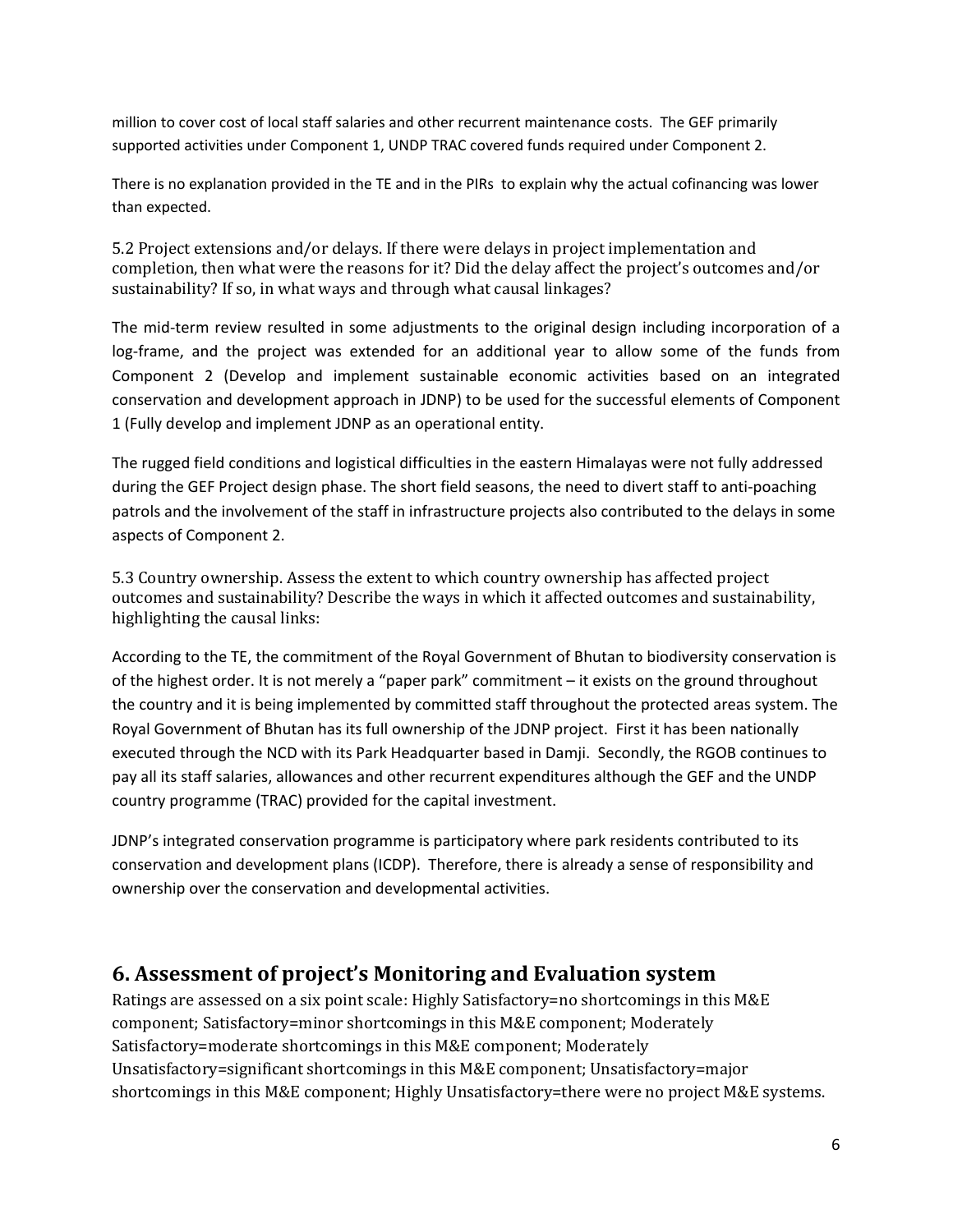Please justify ratings in the space below each box.

| 6.1 M&E Design at entry | Rating: Unsatisfactory |
|-------------------------|------------------------|
|-------------------------|------------------------|

The project design did not incorporate a Logical Framework Analysis (LFA) specifying indicators, means of verification and results. According to the TE, "had there been a project LFA prepared at the beginning, it would have made the project design stronger".

However, the Project Document includes a short M&E plan:

- (1) The project management will follow the NEX M&E guidelines and will submit an inception report soon after the active implementation of the project.
- (2) The project will be subject to the annual tripartite reviews (TPRs), the first review to be held within the first 12 months of the start of full implementation. The NPM shall prepare and submit to each TPR a Project Performance Evaluation Report (PPER) which will be the basis for project progress reviews. Additional PPERs may be requested, if necessary, during the project.
- (3) Mid-term and final evaluations will be undertaken by external evaluators (STAP roster specialists) following monitoring and evaluation guidelines for GEF.
- (4) Quarterly progress updates will be submitted by project management to the Head of NCS and the Resident Representative of UNDP.
- (5) The NPM will submit the GDRs and the status of fund statements as requested under the NEX manual.

Therefore, the M&E design at Entry is rated Unsatisfactory.

| 6.2 M&E Implementation | Rating: Moderately Satisfactory |
|------------------------|---------------------------------|
|                        |                                 |

There has been monitoring in the form of field visits by the staff based in the park and by the JDNP management staff who visited the park at least once a month. Quarterly warden meetings were conducted as part of ongoing management activities. UNDP/GEF has been making at least biannual visits to the Park. According to the TE, such visits served as a morale boost for the field staff working in remote and harsh terrains. The Project Implementation Review (PIR) has been a regular exercise carried out annually by UNDP and the park staff. There was also a Tripartite Review Meeting (TRM), which is again an annual feature conducted by UNDP and NCD. An independent external mid-term review was also fielded in March-April 2000.

However, performance indicators were not clearly presented and it is not clear whether adequate baseline studies have been conducted. Appropriate and comprehensive data collection and analysis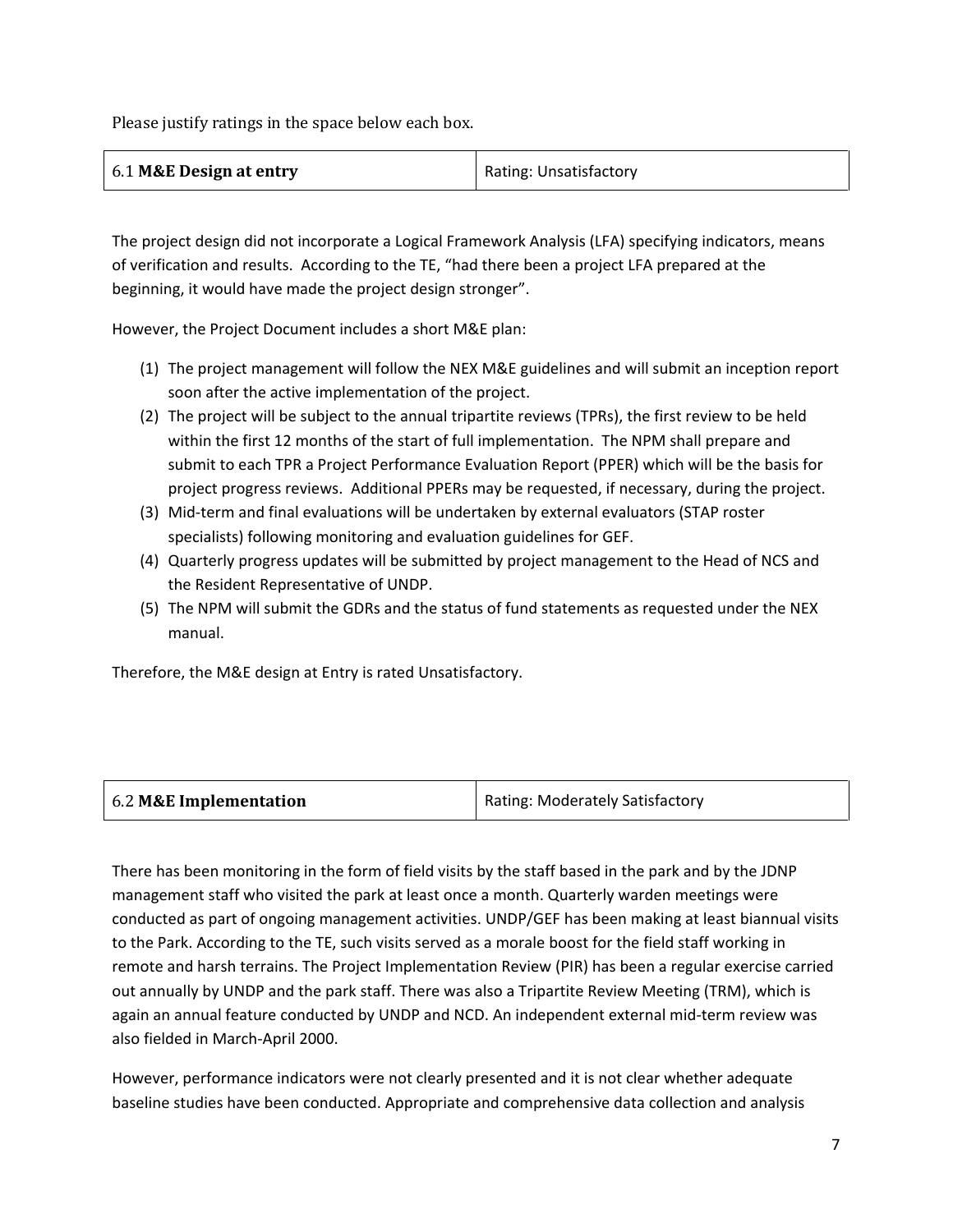systems have not been implemented. Baseline natural resource and land use information data collection has not been implemented as projected.

The mid-term review resulted in some adjustments to the original design; the project was extended for an additional year, and the existing project elements were restructured according to the current GEF Project Planning Matrix and an LFA was developed in 2000. According to the TE, following the mid-term review, the Logical Framework Analysis became the guiding project management tool for the final 2 years of the project and the organizing tool for the subsequent quarterly and annual reporting

However, specific adaptive management measures taken were not adequately documented in the TE. For instance, it is not clear which objectives under component 2 were abandoned in order to reallocate the project funds to component 1. This situation makes it hard to assess whether all project specific objectives have been achieved, as it is not possible to distinguish between objectives that have been abandoned or changed and objectives that were not achieved.

Therefore, the M&E implementation is rated Moderately Satisfactory.

## **7. Assessment of project implementation and execution**

Quality of Implementation includes the quality of project design, as well as the quality of supervision and assistance provided by implementing agency(s) to executing agencies throughout project implementation. Quality of Execution covers the effectiveness of the executing agency(s) in performing its roles and responsibilities. In both instances, the focus is upon factors that are largely within the control of the respective implementing and executing agency(s). A six point rating scale is used (Highly Satisfactory to Highly Unsatisfactory), or Unable to Assess.

Please justify ratings in the space below each box.

| 7.1 Quality of Project Implementation | Rating: Highly Satisfactory |
|---------------------------------------|-----------------------------|
|                                       |                             |

While GEF funds can be accessed through UNDP, World Bank and UNEP none of these except the office of the UNDP was available in Bhutan at the time of JDNP project formulation. It has proven advantageous for the Royal Government and for JDNP in particular because it facilitated communication with UNDP and GEF much easier in terms of financing arrangements and technical assistance.

According to the TE, the management activities of the UNDP country office in Bhutan were excellent. With the UNDP office itself being located in Thimphu this facilitated easy access for the Park staff on all matters related to the park, especially with respect to access to funds channeled through the Department of Aid and Debt Management. Secondly, the park staff benefited from visits by the UNDP officials for advice and necessary guidance which served a morale boost for staff in the field.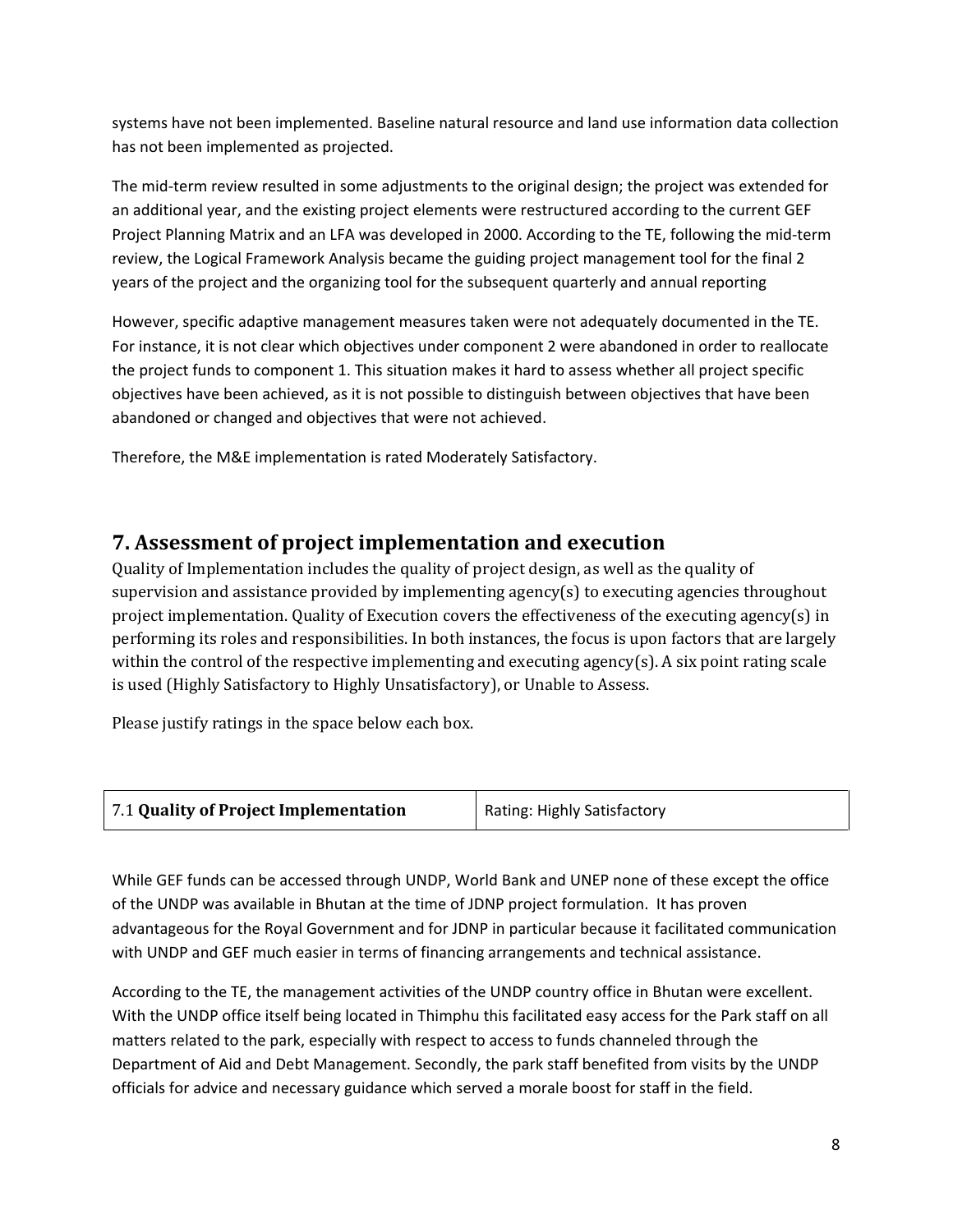According to the TE, financial planning activities have been fully consistent with the accounting and control standards established by UNDP and GEF as well as the Royal Government of Bhutan. Independent annual audits have been conducted by the Royal Audit Authority

| 7.2 Quality of Project Execution | Rating: Moderately Satisfactory |
|----------------------------------|---------------------------------|
|                                  |                                 |

According to the TE, the execution approach has been good. The Nature Conservation Division under the Department of Forests, MoA has its headquarter in Thimphu is the executing body for all parks and sanctuaries in the country. JDNP received its financial support from the Global Environmental Facility and the UNDP Country Programme (TRAC) channeled through the Ministry of Finance to the Project.

While the project emphasized strengthening staff capability in planning and reporting systems, 2 UN volunteers and an Eco-tourism consultant were deployed to backstop the project management.

Field execution was little slow initially because of the emphasis given to strengthening staff capacity and staff build-up. Besides, the limited staff has been often kept busy attending to official visitors, attending regular park meetings and submission of reports. Despite all these, field execution gradually picked up its momentum over the time.

Moreover, according to the TE, the JDNP good linkages with key organizations have proved to be of considerable advantage. The cooperation received was excellent and as a result of which the project was able to achieve many things. Its good linkages with Dzongkhag administration, the RNR RCs and the RNR Sector Heads and agents, the Royal Institute of Management through its collaborative efforts have been able to produce geog ICDP plans available for execution. Further they also received excellent cooperation from the Institute of Traditional Medicines and RSPN for research on traditional medicines and environmental campaign respectively. Its collaboration with Department of Tourism and WWF helped in the implementation of at least two workshops and production of Eco-tourism Development Strategy although it was not related to JDNP alone. The Integrated Horticultural Development Project funded by UNDP and the National Mushroom Centre has helped to inventory of mushrooms and its potential for cultivation.

Overall, staffing and training limitations continued to limit the ability of JDNP to execute all of the originally proposed GEF and UNDP Project activities. This caused by a lack of suitable recruits, difficult working conditions and by a staffing limitation from central government.

## **8. Assessment of Project Impacts**

8.1 Environmental Change. Describe the changes in environmental stress and environmental status that occurred by the end of the project. Include both quantitative and qualitative changes documented, sources of information for these changes, and how project activities contributed to or hindered these changes. Also include how contextual factors have contributed to or hindered these changes.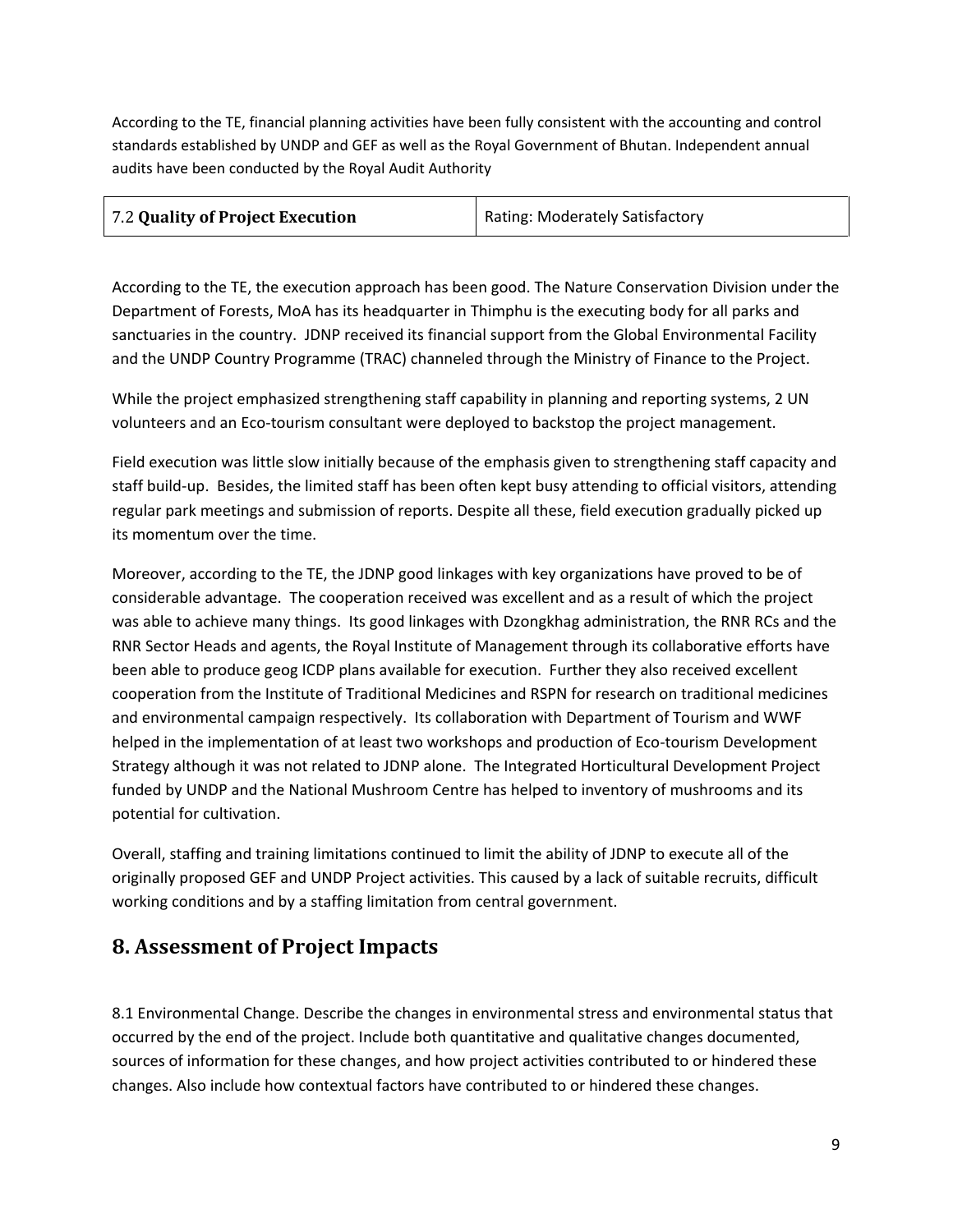This project has made significant progress towards the establishment of a well-functioning national park almost unaltered by human activity. The practice of shifting cultivation (tseri) in many parts of Gasa has decreased and forests are being regenerated. Forest felling has also been reduced in the vicinity of the community, partly due to JDNP patrolling. According to people in Laya, animals such as leopards, tigers, bears and deer have reappeared in the last two years as a result of wild animal habitats being restored.

According to the TE, the status and population dynamics and trends of many of the keystone species that JDNP protects is not yet well understood. This understanding may take many more years to achieve, so it is unclear whether the GEF and UNDP interventions achieved the longer-term biodiversity conservation objectives that are the basis of the Convention on Biological Diversity and the GEF. Time and commitment will be needed to continue the complex work of measuring the success of biodiversity conservation programming in Bhutan.

8.2 Socioeconomic change. Describe any changes in human well-being (income, education, health, community relationships, etc.) that occurred by the end of the project. Include both quantitative and qualitative changes documented, sources of information for these changes, and how project activities contributed to or hindered these changes. Also include how contextual factors have contributed to or hindered these changes.

According to the TE, it is clear that the project has demonstrated significant benefits to the target human populations within the protected areas (in addition to the overall biodiversity conservation objectives). The trail construction activity in particular has dramatically improved the quality of human life. Additional projects such as the construction of livestock, forestry and agricultural extension activities (along with experimental vegetable and medicinal plant demonstrations), and the construction of community schools have contributed extra benefits.

The JDNP project has successfully executed a variety of social development activities, such as the provision of basic services in remote villages. These activities are directly in line with UNDP objectives related to sustainable livelihoods, poverty reduction and economic development, as well as the advancement of good governance. In doing so, the park activities that serve to help people then directly reduce the human population stress on the natural environment.

8.3 Capacity and governance changes. Describe notable changes in capacities and governance that can lead to large-scale action (both mass and legislative) bringing about positive environmental change. "Capacities" include awareness, knowledge, skills, infrastructure, and environmental monitoring systems, among others. "Governance" refers to decision-making processes, structures and systems, including access to and use of information, and thus would include laws, administrative bodies, trustbuilding and conflict resolution processes, information-sharing systems, etc. Indicate how project activities contributed to/ hindered these changes, as well as how contextual factors have influenced these changes.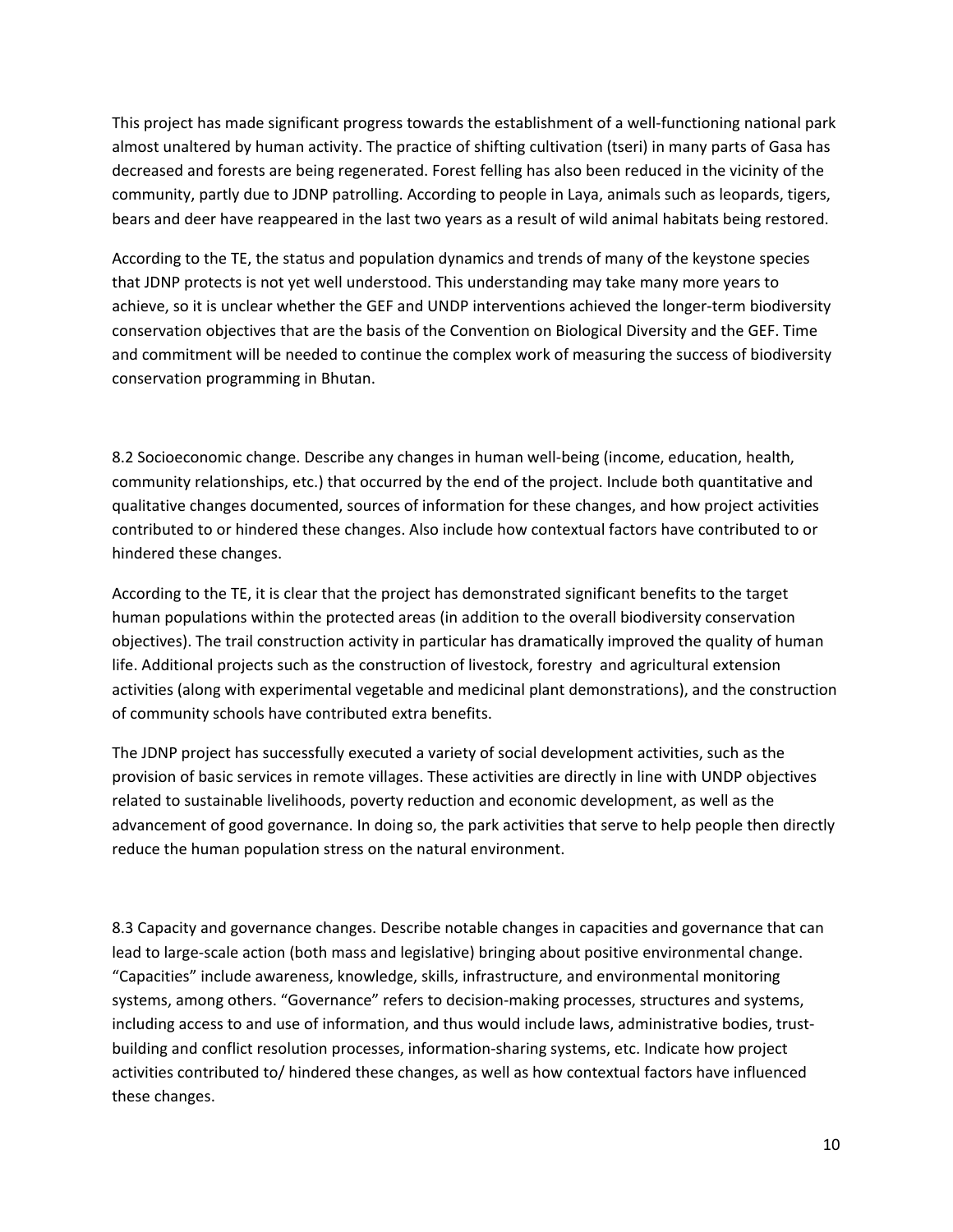#### a) Capacities

According to the TE, there has been significant and continuous annual training available for the JDNP staff. The opportunities to undertake training have been determined annually using a participatory process (which in itself is somewhat of an innovation). The principal methods have ranged from longterm educational opportunities to short term study tours.

There have also been inputs made to strengthen the monitoring capability through training and workshops. In 2000, a total of six wardens and Deputy Wardens plus three park guards were trained in wildlife management, survey and monitoring techniques at the University of Philippines, Los Banos. (sponsored by The Bhutan Trust Fund) There has also been a snow leopard survey training held for the Park staff in Laya from 8-20 April 2000 conducted by the International Snow Leopard Trust. A Blue sheep field survey was also been carried out in the same year.

In 2001, a warden and a park guard were trained in wildlife management, survey and monitoring techniques at the University of Philippines, Los Banos under WWF and Park scholarship. Under the same scholarship, the Park Manager, JDNP attended an intensive course in Biodiversity monitoring and adaptive management in May/June organized by the Smithsonian Institute.

In 2003, the Warden from Lingshi and the Warden REMO based at the HQ were trained in wildlife management, survey and monitoring techniques at the Wildlife Institute of India. Their sponsorship have also been provided by the Bhutan Trust Fund and the Park.

However, the TE mentions that it is important to re-iterate that an annual training plan development (undertaken with the MOA HRD unit and with the senior management of NCD) does not represent a fully developed long-term training and capacity development program. An internal capacity for on-going staff training and development, specific to the protected areas system still needs to be developed.

### b) Governance

No governance impacts have been reported in the TE.

8.4 Unintended impacts. Describe any impacts not targeted by the project, whether positive or negative, affecting either ecological or social aspects. Indicate the factors that contributed to these unintended impacts occurring.

No unintended impacts are reported in the TE.

8.5 Adoption of GEF initiatives at scale. Identify any initiatives (e.g. technologies, approaches, financing instruments, implementing bodies, legal frameworks, information systems) that have been mainstreamed, replicated and/or scaled up by government and other stakeholders by project end. Include the extent to which this broader adoption has taken place, e.g. if plans and resources have been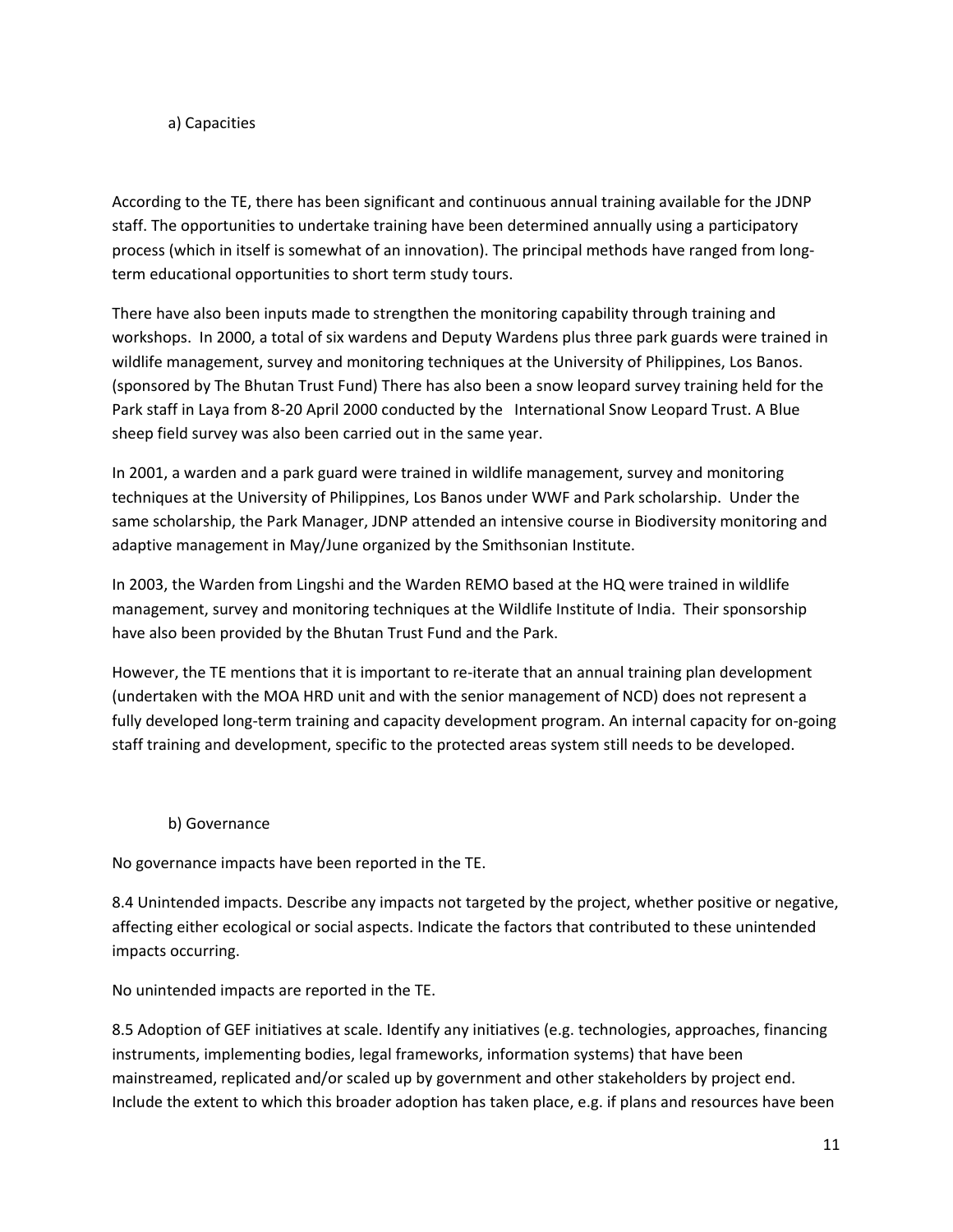established but no actual adoption has taken place, or if market change and large-scale environmental benefits have begun to occur. Indicate how project activities and other contextual factors contributed to these taking place. If broader adoption has not taken place as expected, indicate which factors (both project-related and contextual) have hindered this from happening.

In terms of the project's contribution to replication or scaling-up of innovative practices or mechanisms, management systems similar to that used at the JDNP have been used in the establishment of the Jigme Singye National Park and Sakteng Wildlife Sanctuary. Lessons learned from the implementation of the JDNP are now available in the form of the mid-term evaluation and terminal evaluation reports, and can be useful for the future direction of the JDNP and other relevant conservation projects. For instance, according to the TE, the JDNP's delegation of a more specialized environmental campaign to the Royal Society for Protection of Nature is a good example that can be replicated in developing other park managements.

### **9. Lessons and recommendations**

9.1 Briefly describe the key lessons, good practices, or approaches mentioned in the terminal evaluation report that could have application for other GEF projects.

According to the TE, in many respects one of the biggest lessons learned from the UNDP/GEF project at the JDNP is the value of maintaining a flexible and adaptive approach to project design and implementation. Given that the project was formulated relatively early in the existence of the GEF system, that the designers intended to be as progressive as possible, that a "people and parks" model was in use for one of the first times in Bhutan and that many of the logistical difficulties could not be fully anticipated (by the short mission), it would have been very easy for the project to fail if the original program had been rigidly adhered to.

There is a strong political will and commitment from the government and the King of Bhutan to preserve the country's biological diversity.

The JDNP used an integrated participatory program from the beginning of the project. All stakeholders are actively participating in the planning and implementation of conservation and development activities. As a result there is already a sense of responsibility and ownership in the minds of the people with respect to the results of the conservation and development program. People are beginning to realize that conservation and development can coexist.

9.2 Briefly describe the recommendations given in the terminal evaluation.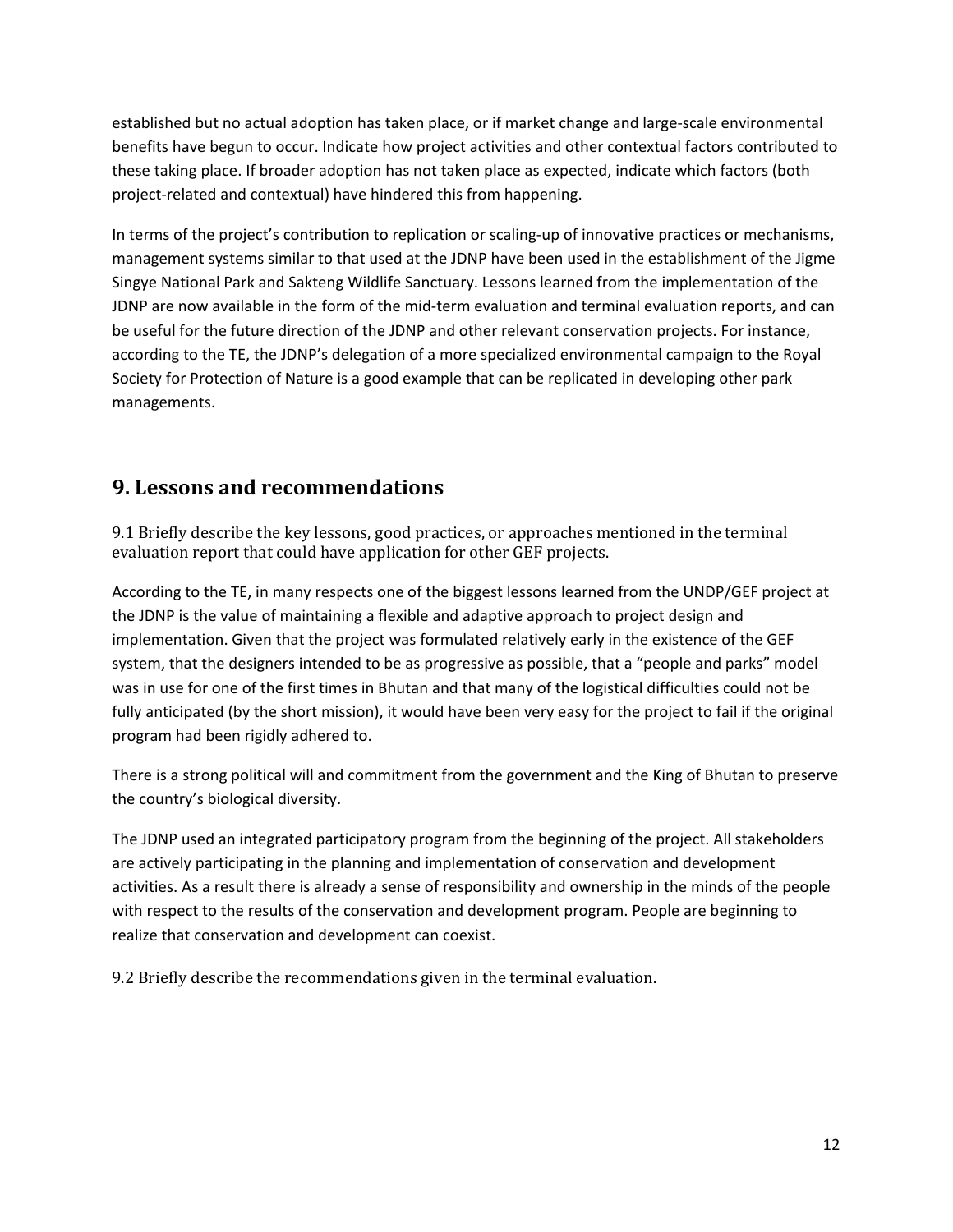The TE contains 27 recommendations. These recommendations address the concerns that need to be addressed in the next phase of the JDNP project. A few of these recommendations are presented below:

- Phase II of the JDNP park management plan implementation should concentrate on consolidating the successful elements of the GEF project before extending work into more complex or more difficult tasks.
- The new draft of the park management plan needs to be completed as quickly as possible.
- NCD and the JDNP should undertake an IUCN-based management effectiveness review every 5 years (and take advantage of the international resources available for these reviews).
- The JDNP should continue the original effort to complete the natural resource assessments, with an emphasis on establishing the conservation status and trends of the principal wildlife species in the park.
- The JDNP should continue with the implementation of the original GEF project activity to develop a park-specific tourism plan (in conjunction with ICDP implantation and park zoning).
- NCD and the JDNP should develop a gender equity program that endeavors to develop opportunities for new female employees within the park management structure during the next 5-year planning cycle.
- An ongoing policy dialogue between UNDP, the GEF, NCD, the JDNP and other Bhutan protected areas should remain a high priority.

# **10. Quality of the Terminal Evaluation Report**

A six point rating scale is used for each sub-criteria and overall rating of the terminal evaluation report (Highly Satisfactory to Highly Unsatisfactory)

| Criteria                                                                                                                                                | <b>GEF EO comments</b>                                                                                                                                                                                                                                                                                                                                                                                                                                                                                                                                                                                                                                                                                                                                                                           | Rating    |
|---------------------------------------------------------------------------------------------------------------------------------------------------------|--------------------------------------------------------------------------------------------------------------------------------------------------------------------------------------------------------------------------------------------------------------------------------------------------------------------------------------------------------------------------------------------------------------------------------------------------------------------------------------------------------------------------------------------------------------------------------------------------------------------------------------------------------------------------------------------------------------------------------------------------------------------------------------------------|-----------|
| To what extent does the report<br>contain an assessment of relevant<br>outcomes and impacts of the<br>project and the achievement of the<br>objectives? | Project environmental outcomes or impacts are not<br>clearly presented in the TE. Also, it is not clear<br>whether adequate baseline studies have been<br>conducted. The TE places much emphasis on the<br>results at the output level without making a good<br>assessment of the outcomes and impacts achieved.                                                                                                                                                                                                                                                                                                                                                                                                                                                                                 | <b>MS</b> |
| To what extent is the report<br>internally consistent, the evidence<br>presented complete and convincing,<br>and ratings well substantiated?            | Several aspects of the project have not been formally<br>rated, in particular the project M&E and project<br>results and the quality of the analysis is doubtful in<br>certain instances. For example, the TE suggests that<br>the "rugged field conditions and logistical difficulties<br>in the eastern Himalayas could not be fully anticipated<br>during the GEF project design phase," when such<br>circumstances could normally have been anticipated<br>during the project design and preparation stages. In<br>addition, the methodology used by the evaluators<br>lends itself to anecdotal reporting. They seem to have<br>concentrated on park staff and bureaucrats for the<br>main source of evidences, as opposed to having<br>structured focus group / semi-structured interviews | MU        |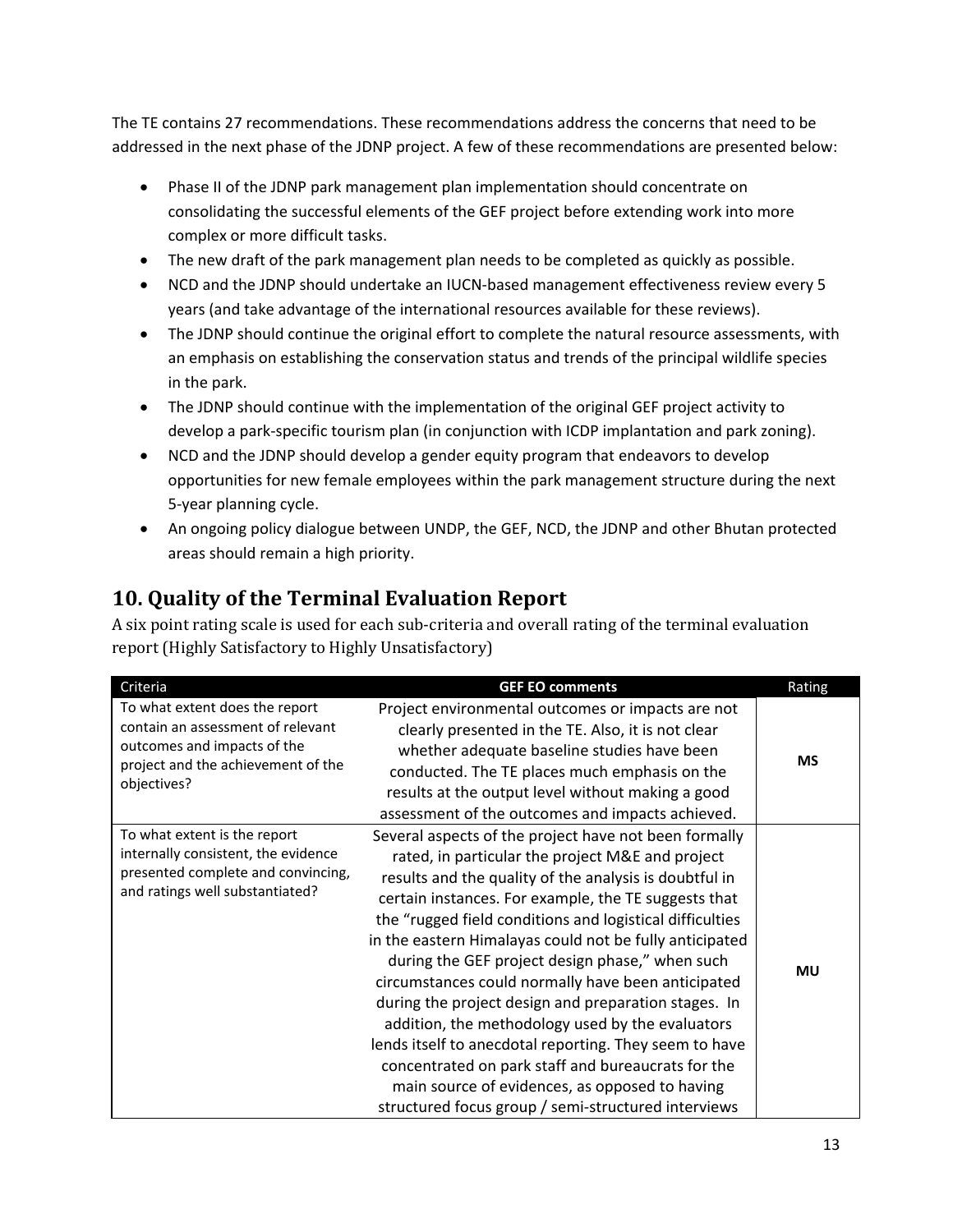|                                                                                                                 | with beneficiaries - relegating them to 'informal<br>interviews'.                                                                                                                                                                                                                                                                                                                                                                                                                                                                                                                                                                                                                                                                                                                                                                                                                                                       |           |
|-----------------------------------------------------------------------------------------------------------------|-------------------------------------------------------------------------------------------------------------------------------------------------------------------------------------------------------------------------------------------------------------------------------------------------------------------------------------------------------------------------------------------------------------------------------------------------------------------------------------------------------------------------------------------------------------------------------------------------------------------------------------------------------------------------------------------------------------------------------------------------------------------------------------------------------------------------------------------------------------------------------------------------------------------------|-----------|
| To what extent does the report<br>properly assess project<br>sustainability and/or project exit<br>strategy?    | TE provides a satisfactory assessment of the potential<br>sustainability of project achievements.                                                                                                                                                                                                                                                                                                                                                                                                                                                                                                                                                                                                                                                                                                                                                                                                                       | S         |
| To what extent are the lessons<br>learned supported by the evidence<br>presented and are they<br>comprehensive? | Most of the lessons learned and recommendations<br>presented are relevant.                                                                                                                                                                                                                                                                                                                                                                                                                                                                                                                                                                                                                                                                                                                                                                                                                                              | S         |
| Does the report include the actual<br>project costs (total and per activity)<br>and actual co-financing used?   | The TE contains a summary of project expenditures up<br>to June 2003 in Annex 3. This annex is not included<br>with the report, making it impossible to assess the<br>reporting on fund management.                                                                                                                                                                                                                                                                                                                                                                                                                                                                                                                                                                                                                                                                                                                     | <b>MU</b> |
| Assess the quality of the report's<br>evaluation of project M&E systems:                                        | TE fails to provide any analysis of the M&E design or<br>its appropriateness. It is astonishing that the<br>comment "rugged field conditions and logistical<br>difficulties in the eastern Himalayas could not be fully<br>anticipated during the GEF project design phase," is<br>detailed without any critique of how this can happen<br>as it is implies a lack of bio-physical and social<br>contextualization of the project from the outset. The<br>TE needed to pay more attention to this critical<br>aspect, but it did not.                                                                                                                                                                                                                                                                                                                                                                                   | U         |
| <b>Overall TE Rating</b>                                                                                        | Quality of the analysis is doubtful due to lack of<br>qualitative and / or quantitative evidence.<br>There is much emphasis on the results achieved at the<br>output level without a good assessment of the<br>outcomes and impacts achieved or potentially<br>achievable.<br>The overall quality of the report in terms of<br>organization, clarity of the argumentation and quality<br>of the language is poor.<br>The TE contains some pertinent details about the<br>project problems and successes but these are not<br>backed by qualitative and / or quantitative evidence.<br>Most of the lessons learned and recommendations<br>presented are relevant. However, all<br>recommendations are project-specific and no<br>generalization has been attempted.<br>The annex presenting a summary of project<br>expenditures is missing, which makes it impossible to<br>assess the TE reporting on fund management. | <b>MS</b> |